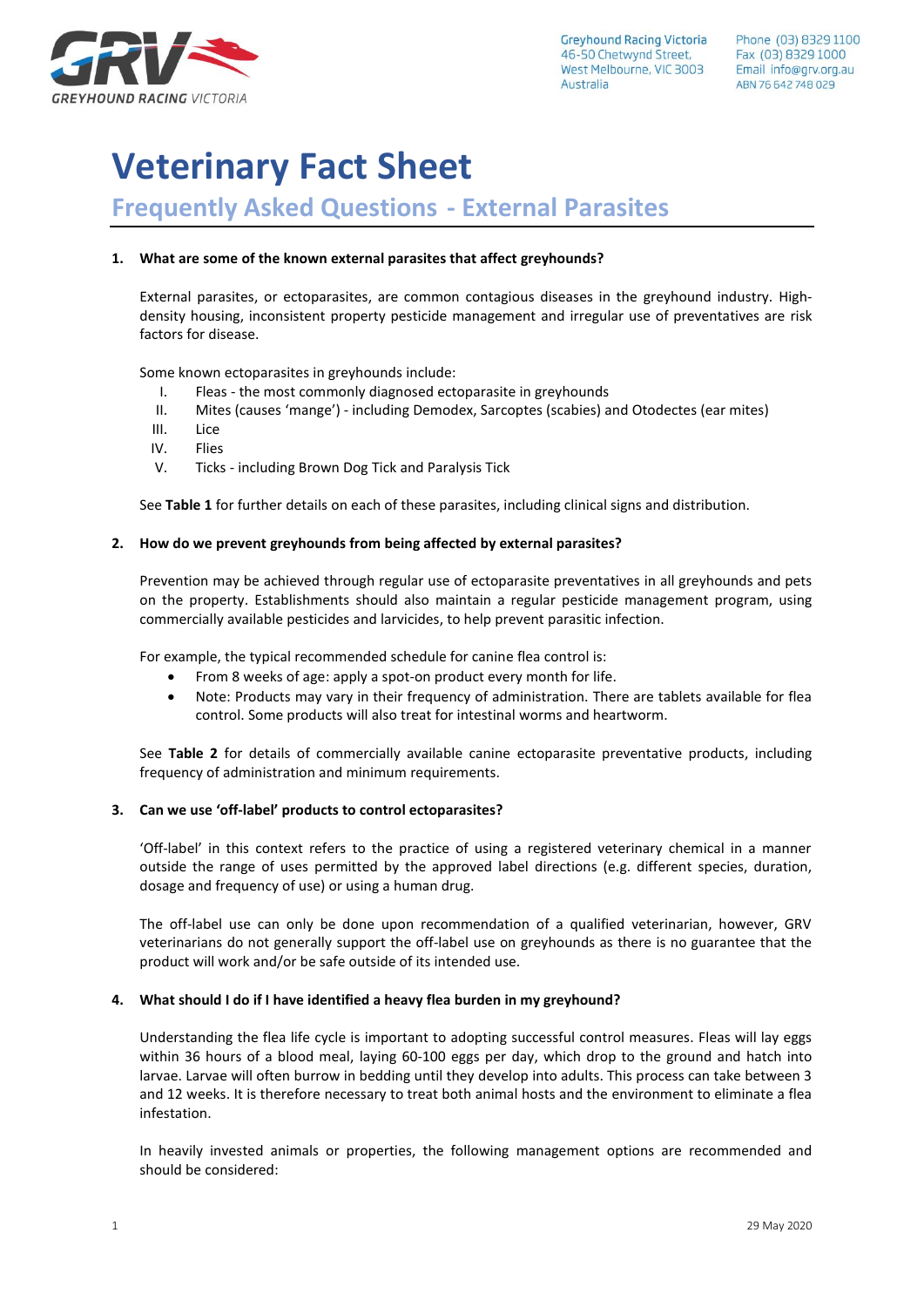

- I. Thoroughly assess every greyhound in the kennel for signs of fleas check for live adult fleas and flea dirt. Fleas can most often be found on the inner thighs, the belly and the lower back around the base of the tail. Carefully check neighboring greyhounds if you find fleas on one of your animals. Adjacent greyhounds should also be treated for fleas.
- II. Administer orally a flea knockdown medication such as Capstar™ these products are very effective oral flea agents which work within 30 minutes to kill adult fleas. They do not however have a persistent effect or act on immature flea larvae.
- III. Wash the greyhound/s thoroughly. You can use a topical flea shampoo but be aware there are many products on the market which are not very effective. Washing greyhounds will help to physically remove adult fleas and flea dirt to ensure the animal is clean and fit to be presented to the track. Washing alone is unlikely to manage the underlying infestation.
- IV. Spot-on products usually have a persistent activity and can be used in combination with knockdown products such as Capstar<sup>™</sup>.
- V. Remove all bedding material from all flea-affected greyhound's kennel/s and wash thoroughly in hot water or change.
- VI. Vacuum thoroughly the kennel/s paying close attention to the sleeping area.
- VII. If more than a couple of greyhounds are affected from the same kennel block, it is a good idea to consider using a flea-bomb to address the flea population within the environment.

# **5. What happens when the on-track veterinarian has identified signs of an ectoparasite infestation (e.g. live adult fleas or flea-dirt)?**

It is important that participants assess their greyhounds for signs of fleas or other ectoparasites prior to arrival at the track. If the on-track veterinarian diagnoses a flea infestation during the kennelling or prerace examination at a race meeting, the greyhound will be scratched from the race, removed from the kennels, and a veterinary certificate will be issued with a request for the greyhound to be cleared by an off-track veterinarian. As per GAR 37 (4), the off-track veterinarian will need to provide a certificate to confirm the greyhound is healthy, no longer infested and clear to race again.

# **6. What are other strategies for preventing ectoparasite infection or outbreaks?**

The strategies for preventing ectoparasitic infection are similar to those for preventing other infectious disease outbreaks. There are three general components required to establish an effective strategy:

#### I. **Minimise the risk of disease from the introduced greyhound:**

All greyhounds newly introduced onto a property will need to be assessed for risk of developing and/or transmitting infectious diseases. This is ideally performed by a veterinarian, but a suitably experienced trainer can assess for signs of ectoparasites, such as the presence of live adult fleas or flea dirt and seek veterinary advice if uncertain.

Parasiticides should be administered to all newly introduced greyhounds upon entry. These greyhounds should be quarantined, or housed separately, from the main population for 7-14 days to monitor for the development of any signs of disease that may have been incubating at the time of arrival. Newly introduced greyhounds as well as pups and juveniles should be housed in clean kennels. This means that the kennel has been thoroughly disinfected or kept free from use for an extended period of time.

Stress levels are often high following travel and due to changes in the environment and routine, which can increase susceptibility to infection. Minimize stress to the immune system by avoiding any sudden dietary changes and promptly addressing any signs of pain, disease or discomfort. Regularly check your greyhound's weight to ensure that nutritional intake is adequate.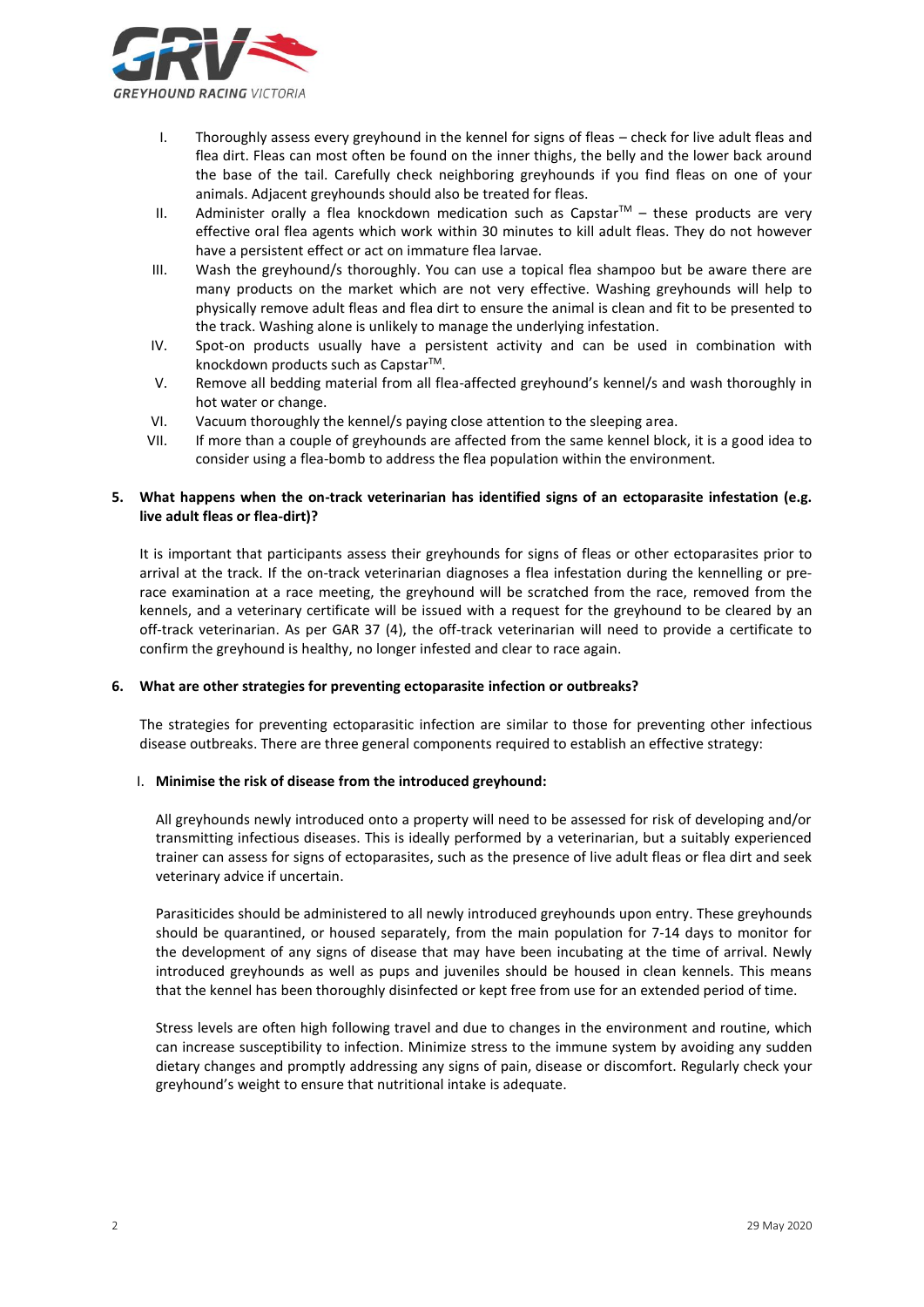

## II. **Optimise the existing greyhound population's ability to resist disease:**

The existing greyhound population should be healthy. They should be up to date with their vaccinations and parasite treatment, and have been promptly managed and/or treated for any signs of pain, discomfort or disease.

Greyhounds that are unwell should be isolated and housed separately from the healthy population. Biosecurity principles should be applied to prevent spread of disease. Only once fully recovered, should previously unwell greyhounds be re-introduced into the main population.

Kennels housing infected greyhounds should be thoroughly cleaned and disinfected.

## III. **Decrease the pathogen's ability to transmit via the environment:**

Controlling the following five common modes of transmission will help to reduce the risk of disease transmission:

- i. Minimise direct contact between greyhounds, by means of a physical barrier. This is especially important in greyhounds exhibiting signs of disease: these animals should be isolated.
- ii. Minimise indirect transmission by humans. This includes frequent hand washing or changing disposable gloves between greyhounds. Attend healthy greyhounds before sick greyhounds or have separate kennel staff handle sick greyhounds. Be aware that indirect transmission can also occur through other animals (e.g. pets).
- iii. Minimise indirect transmission through fomites (objects or materials that can carry infection). Avoid sharing personal items or spaces, including bedding, bowls and kennels. While it may be hard to avoid sharing certain training areas or outside pens, it is important to ensure only greyhounds of similar health status share these areas. Unavoidable shared spaces such as walkways should be adequately and appropriately cleaned of gross debris and disinfected with a veterinary or hospital-grade disinfectant daily. Adding new topsoil to exercise/toilet yards that infected greyhounds have used can help to reduce the risk of disease transmission.
- iv. Ensure adequate ventilation (e.g. appropriate exhaust) to remove droplets or dust which can remain suspended in the air and transmit disease.
- v. Control vector transmission i.e. transmission by rats, fleas, mosquitoes and other insects, through appropriate pest control.

If you are having difficulties controlling for parasites, your veterinarian can help you to develop a more rigorous treatment and preventative regime and discuss possible resistance to commonly used products.

#### **Definitions**

- 1. **Zoonotic** refers to an infection or disease that is transmissible between animals and humans.
- 2. **Inflamed** refers to a normal body response to injury or disease that is marked by redness, heat and discomfort.
- 3. **Anaemia** refers to a condition in which the blood is deficient in red blood cells.
- 4. **Paralysis** refers to a complete or partial loss of motor and sensory function. This includes loss of the ability to move and/or feel.
- 5. **Distribution** refers to the location on the body of the greyhound.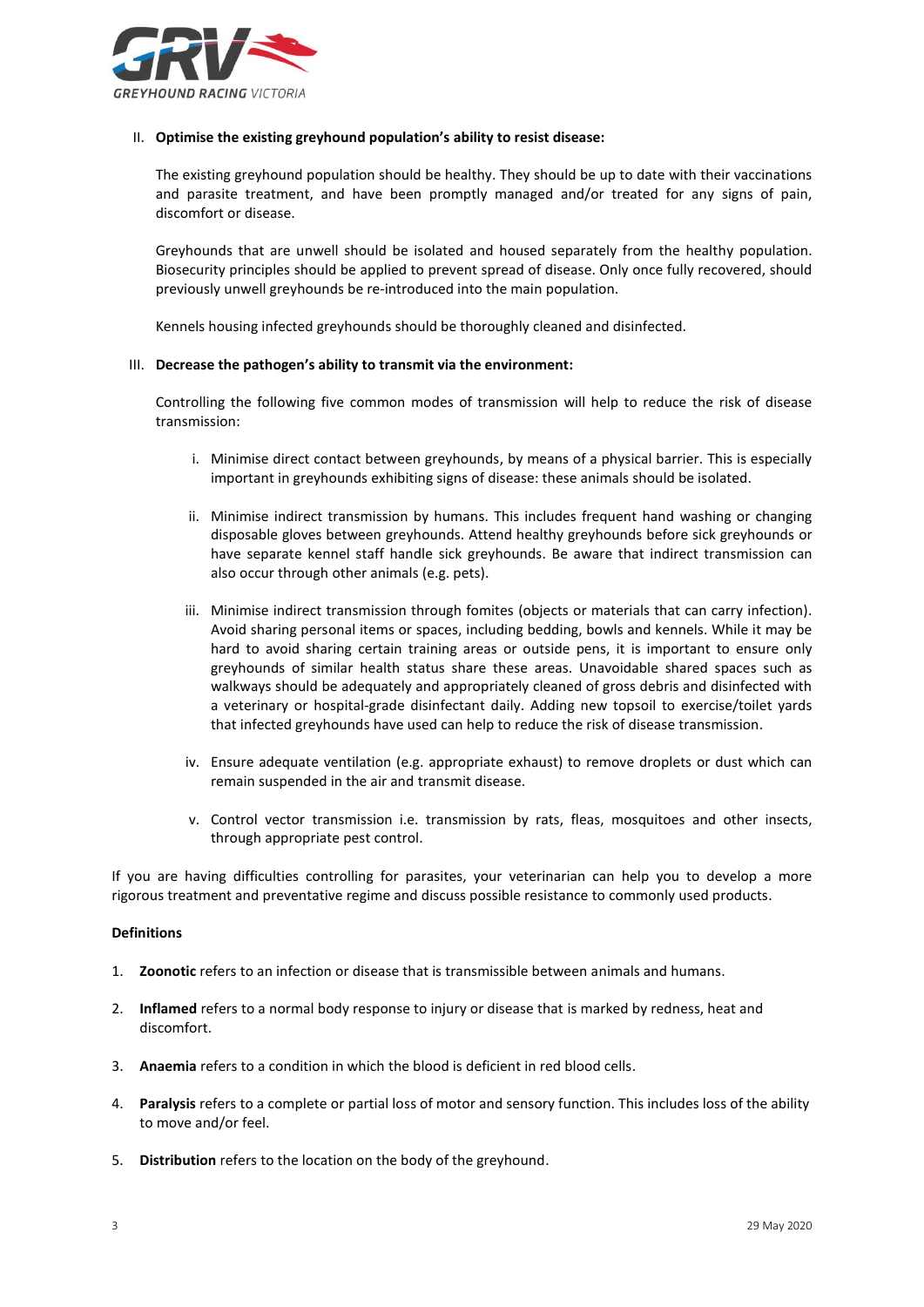

# **Table 1: Ectoparasites**

|                | <b>External Parasites</b>               |                                  |                                                                                                                                                                                                                                                                                                               |  |
|----------------|-----------------------------------------|----------------------------------|---------------------------------------------------------------------------------------------------------------------------------------------------------------------------------------------------------------------------------------------------------------------------------------------------------------|--|
| #              | <b>NAME</b>                             |                                  |                                                                                                                                                                                                                                                                                                               |  |
|                | (Common)                                |                                  |                                                                                                                                                                                                                                                                                                               |  |
| 1              | <b>Fleas</b>                            | <b>SCIENTIFIC</b><br><b>NAME</b> | Ctenocephalides spp.                                                                                                                                                                                                                                                                                          |  |
|                |                                         | <b>SPECIES</b><br>AFFECTED       | Warm-blooded animals                                                                                                                                                                                                                                                                                          |  |
|                |                                         | <b>ZOONOTIC</b><br>POTENTIAL     | Yes                                                                                                                                                                                                                                                                                                           |  |
|                |                                         | <b>CLINICAL SIGNS</b>            | Inflamed skin, scratching, and anaemia (heavy burden)                                                                                                                                                                                                                                                         |  |
|                |                                         | <b>DISTRIBUTION</b>              | Ears, Neck, Length of Back, Base of Tail                                                                                                                                                                                                                                                                      |  |
|                |                                         | <b>COMMENTS</b>                  | If fleas or flea dirt are observed on a racing greyhound during a<br>veterinary examination at a race meeting, then under R37 (4) the<br>greyhound is scratched, must not be brought into kennels and will<br>not be allowed to compete until a veterinary clearance certificate has<br>been provided to GRV. |  |
| #              | <b>NAME</b><br>(Common)                 |                                  |                                                                                                                                                                                                                                                                                                               |  |
| $\overline{2}$ | <b>Demodectic</b><br><b>Mange/Mites</b> | <b>SCIENTIFIC</b><br><b>NAME</b> | Demodex canis                                                                                                                                                                                                                                                                                                 |  |
|                |                                         | <b>SPECIES</b><br>AFFECTED       | Dogs                                                                                                                                                                                                                                                                                                          |  |
|                |                                         | <b>ZOONOTIC</b><br>POTENTIAL     | No                                                                                                                                                                                                                                                                                                            |  |
|                |                                         | <b>CLINICAL SIGNS</b>            | Hair loss, Itching, Scaling, Skin Infection                                                                                                                                                                                                                                                                   |  |
|                |                                         | <b>DISTRIBUTION</b>              | Generalised                                                                                                                                                                                                                                                                                                   |  |
|                |                                         | <b>COMMENTS</b>                  |                                                                                                                                                                                                                                                                                                               |  |
| #              | <b>NAME</b><br>(Common)                 |                                  |                                                                                                                                                                                                                                                                                                               |  |
| 3              | Scabies/<br>Sarcoptic<br><b>Mange</b>   | <b>SCIENTIFIC</b><br><b>NAME</b> | Sarcoptes scabiei                                                                                                                                                                                                                                                                                             |  |
|                |                                         | <b>SPECIES</b><br>AFFECTED       | Warm-blooded animals                                                                                                                                                                                                                                                                                          |  |
|                |                                         | <b>ZOONOTIC</b><br>POTENTIAL     | Yes                                                                                                                                                                                                                                                                                                           |  |
|                |                                         | <b>CLINICAL SIGNS</b>            | Hair loss, Intense Itching, Scaling                                                                                                                                                                                                                                                                           |  |
|                |                                         | <b>DISTRIBUTION</b>              | Initially on the underside of the body, ears and elbows; then<br>generalised                                                                                                                                                                                                                                  |  |
|                |                                         | <b>COMMENTS</b>                  | Highly contagious                                                                                                                                                                                                                                                                                             |  |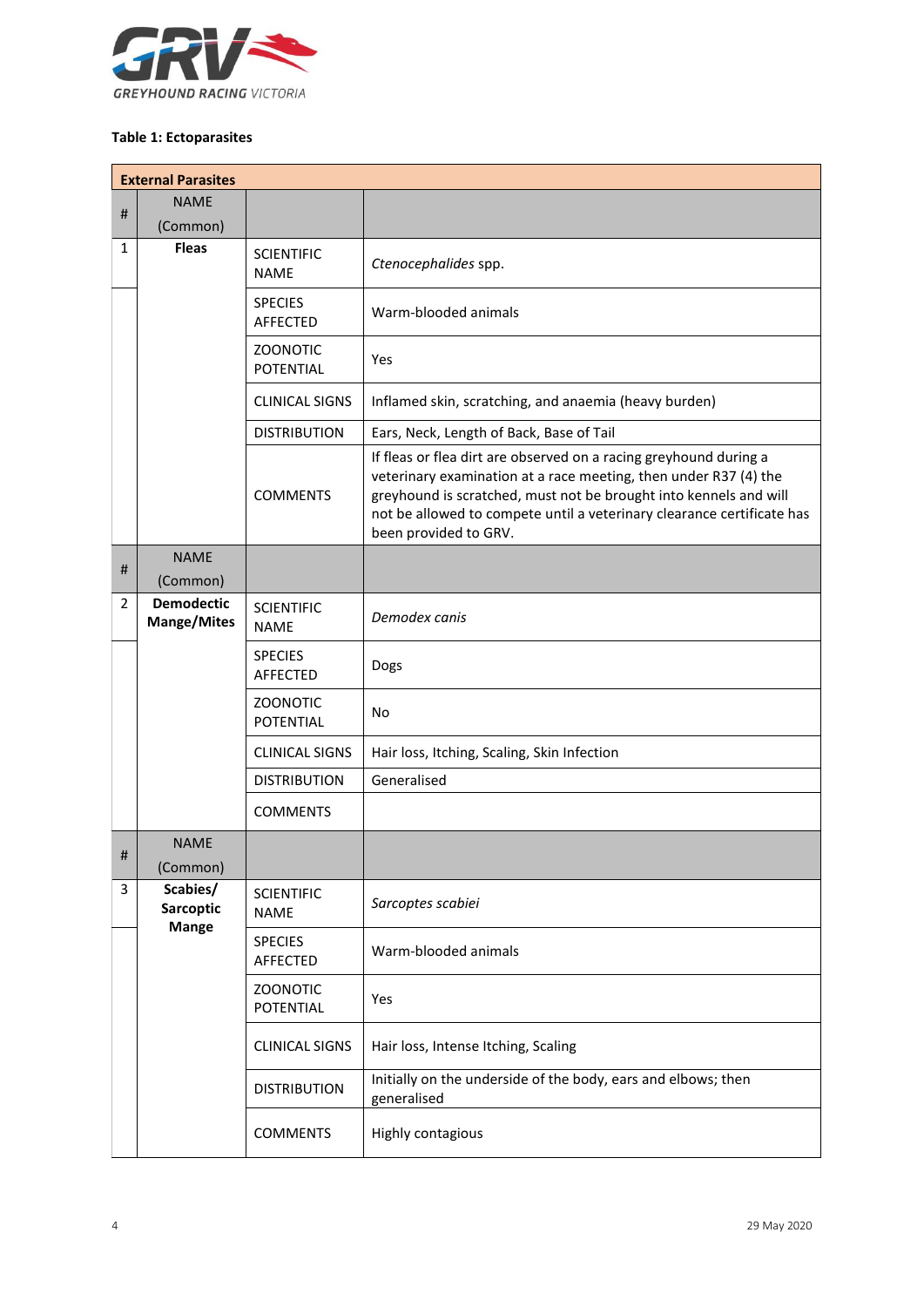

| $\#$     | <b>NAME</b><br>(Common) |                           |                                                               |
|----------|-------------------------|---------------------------|---------------------------------------------------------------|
| 4        | <b>Ear Mites</b>        | <b>SCIENTIFIC NAME</b>    | Otodectes cynotis                                             |
|          |                         | <b>SPECIES AFFECTED</b>   | Dogs and Cats                                                 |
|          |                         | <b>ZOONOTIC POTENTIAL</b> | Yes, but rare                                                 |
|          |                         | <b>CLINICAL SIGNS</b>     | Ear Itching, hypersensitivity to touch especially around head |
|          |                         | <b>DISTRIBUTION</b>       | Ears                                                          |
|          |                         | <b>COMMENTS</b>           |                                                               |
| $\sharp$ | <b>NAME</b><br>(Common) |                           |                                                               |
| 5        | Lice                    | <b>SCIENTIFIC NAME</b>    | Trichodectes canis                                            |
|          |                         | <b>SPECIES AFFECTED</b>   | Dogs                                                          |
|          |                         | <b>ZOONOTIC POTENTIAL</b> | No                                                            |
|          |                         | <b>CLINICAL SIGNS</b>     | Itching, Inflamed Skin, Anaemia (Heavy Burden)                |
|          |                         | <b>DISTRIBUTION</b>       | Generalised                                                   |
|          |                         | <b>COMMENTS</b>           |                                                               |
| #        | <b>NAME</b><br>(Common) |                           |                                                               |
| 6        | Fly bite/strike         | <b>SCIENTIFIC NAME</b>    | Multiple species.                                             |
|          |                         | SPECIES AFFECTED          | Warm-blooded animals                                          |
|          |                         | <b>ZOONOTIC POTENTIAL</b> | Yes                                                           |
|          |                         | <b>CLINICAL SIGNS</b>     | Itching, Inflamed Skin                                        |
|          |                         | <b>DISTRIBUTION</b>       | Ears, Face                                                    |
|          |                         | <b>COMMENTS</b>           |                                                               |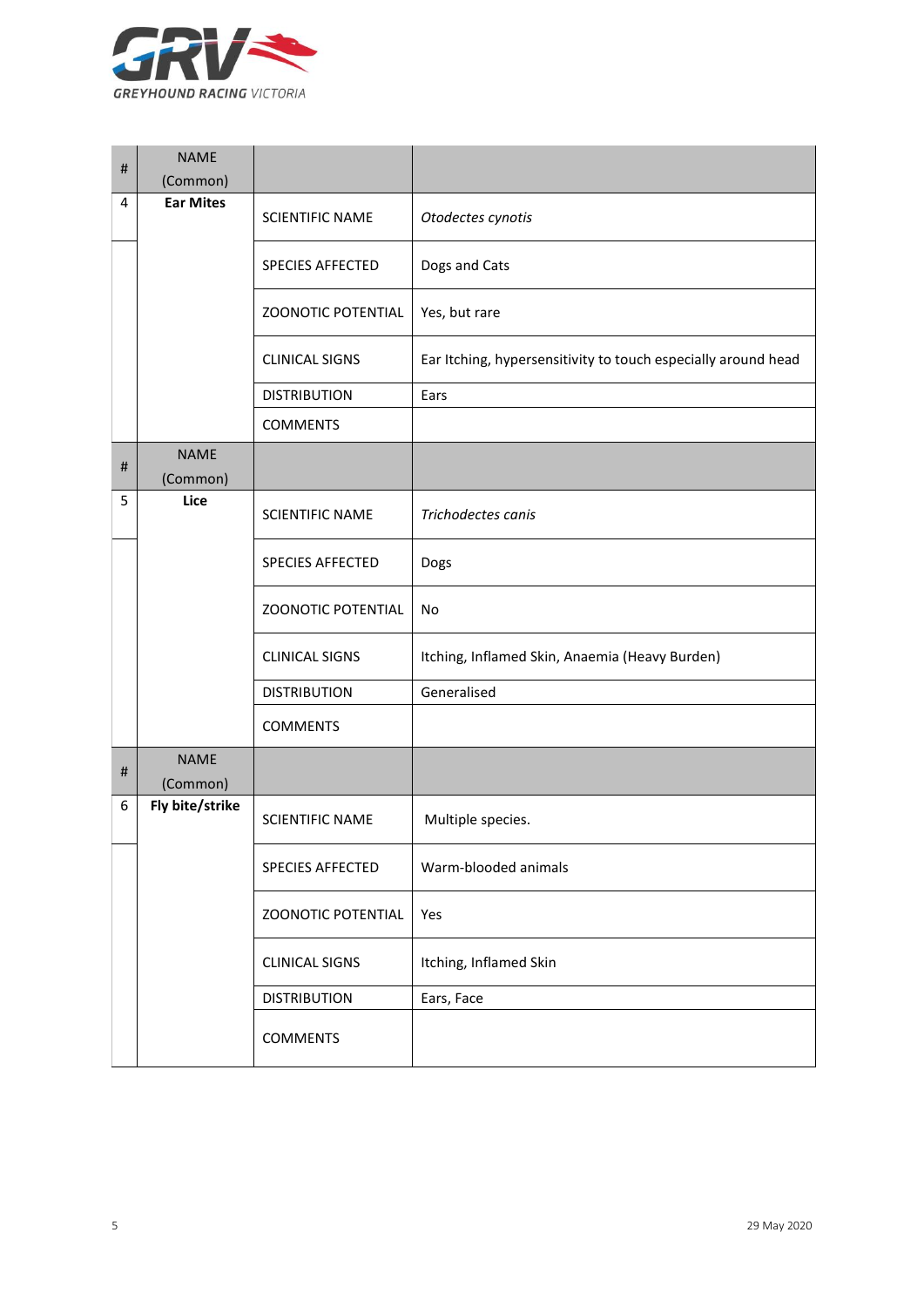

| #              | <b>NAME</b><br>(Common) |                           |                                                                                                                                                                                                                                                                                                                                      |
|----------------|-------------------------|---------------------------|--------------------------------------------------------------------------------------------------------------------------------------------------------------------------------------------------------------------------------------------------------------------------------------------------------------------------------------|
| $\overline{7}$ | <b>Brown Dog Tick</b>   | <b>SCIENTIFIC NAME</b>    | Rhipicephalus sanguineus                                                                                                                                                                                                                                                                                                             |
|                |                         | <b>SPECIES AFFECTED</b>   | Warm-blooded animals                                                                                                                                                                                                                                                                                                                 |
|                |                         | <b>ZOONOTIC POTENTIAL</b> | Yes                                                                                                                                                                                                                                                                                                                                  |
|                |                         | <b>CLINICAL SIGNS</b>     | Irritation, blood loss                                                                                                                                                                                                                                                                                                               |
|                |                         | <b>DISTRIBUTION</b>       | Generalised                                                                                                                                                                                                                                                                                                                          |
|                |                         | <b>COMMENTS</b>           |                                                                                                                                                                                                                                                                                                                                      |
| #              | <b>NAME</b>             |                           |                                                                                                                                                                                                                                                                                                                                      |
|                | (Common)                |                           |                                                                                                                                                                                                                                                                                                                                      |
| 7              | <b>Paralysis Tick</b>   | <b>SCIENTIFIC NAME</b>    | Ixodus holocyclus                                                                                                                                                                                                                                                                                                                    |
|                |                         | <b>SPECIES AFFECTED</b>   | Warm-blooded animals                                                                                                                                                                                                                                                                                                                 |
|                |                         | <b>ZOONOTIC POTENTIAL</b> | Yes                                                                                                                                                                                                                                                                                                                                  |
|                |                         | <b>CLINICAL SIGNS</b>     | Change in bark, weakness in back legs, general weakness,<br>paralysis, breathing difficulty                                                                                                                                                                                                                                          |
|                |                         | <b>DISTRIBUTION</b>       | Generalised                                                                                                                                                                                                                                                                                                                          |
|                |                         | <b>COMMENTS</b>           | The greyhound should always be checked for paralysis ticks if<br>any of the above clinical signs are noted in or after travelling<br>to known tick paralysis regions. Veterinary attention should<br>be sought in instances where a tick has been found. Bringing<br>the tick to the veterinarian can aid in species identification. |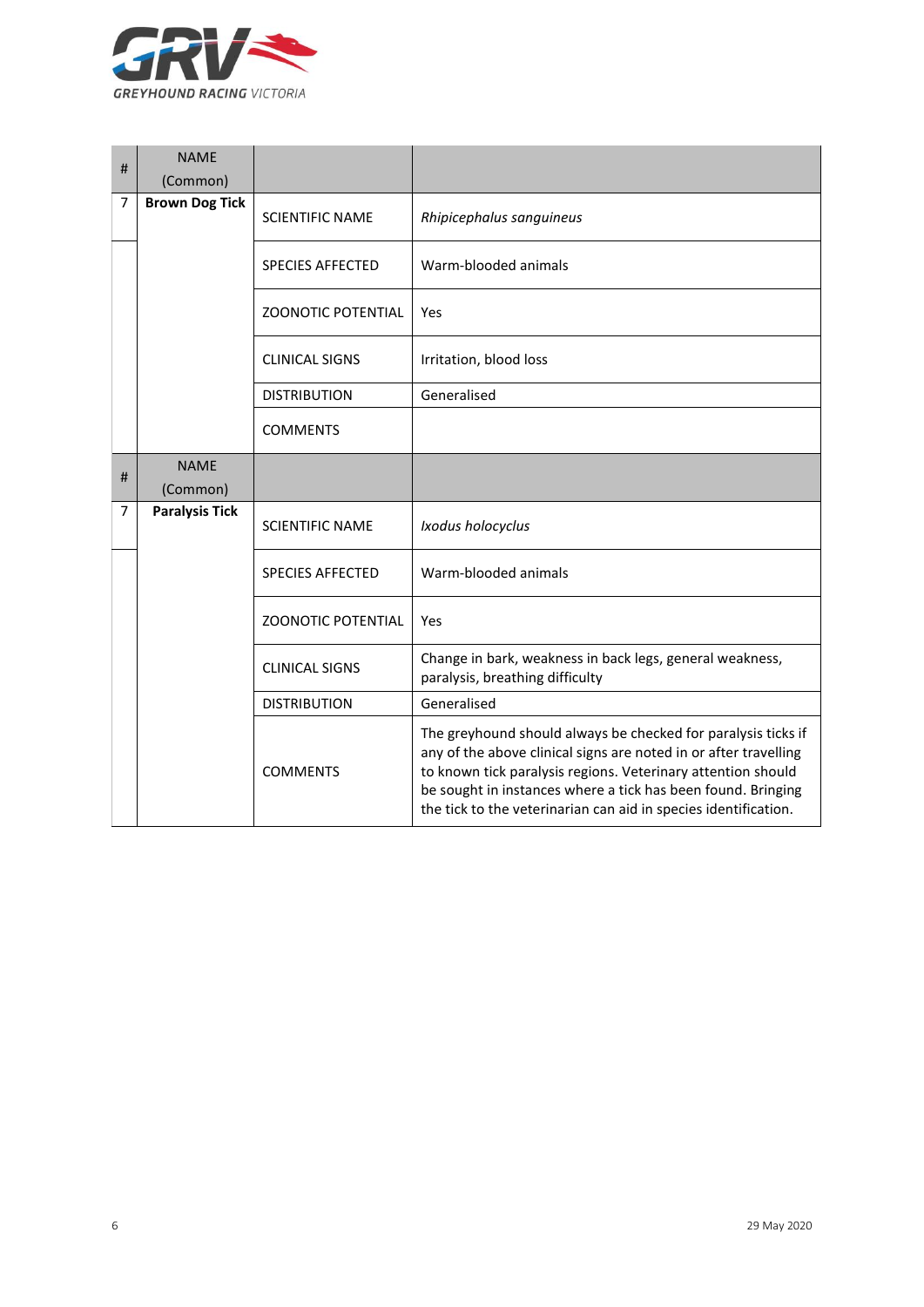

# **Table 2: Common Treatment and/or Preventative Products**

|   | <b>Oral/Systemic Products</b> |                                    |                                                                                                                                                                                                                                                                                                                                                                                                                                                                                                                                                           |
|---|-------------------------------|------------------------------------|-----------------------------------------------------------------------------------------------------------------------------------------------------------------------------------------------------------------------------------------------------------------------------------------------------------------------------------------------------------------------------------------------------------------------------------------------------------------------------------------------------------------------------------------------------------|
|   | <b>NAME</b>                   |                                    |                                                                                                                                                                                                                                                                                                                                                                                                                                                                                                                                                           |
|   | (COMPANY)                     |                                    |                                                                                                                                                                                                                                                                                                                                                                                                                                                                                                                                                           |
| 1 | <b>Bravecto</b>               | <b>ACTIVE</b>                      |                                                                                                                                                                                                                                                                                                                                                                                                                                                                                                                                                           |
|   | (Intervet)                    | <b>INGREDIENT</b>                  | Fluralaner                                                                                                                                                                                                                                                                                                                                                                                                                                                                                                                                                |
|   |                               | <b>TYPE</b>                        | Chewable tablet                                                                                                                                                                                                                                                                                                                                                                                                                                                                                                                                           |
|   |                               | MINIMUM AGE                        | Dogs (from 6 months and over 2 kilograms)                                                                                                                                                                                                                                                                                                                                                                                                                                                                                                                 |
|   |                               |                                    |                                                                                                                                                                                                                                                                                                                                                                                                                                                                                                                                                           |
|   |                               | <b>FREQUENCY</b>                   | Fleas and ticks: 12 weeks                                                                                                                                                                                                                                                                                                                                                                                                                                                                                                                                 |
|   |                               | <b>EFFECTS</b>                     | Fleas: 98% kill within 12 hours, 100% kill within 48 hours;                                                                                                                                                                                                                                                                                                                                                                                                                                                                                               |
|   |                               | <b>COMMENTS</b>                    | Brown dog tick: 100% kill within 48 hours.                                                                                                                                                                                                                                                                                                                                                                                                                                                                                                                |
|   | <b>NAME</b>                   |                                    |                                                                                                                                                                                                                                                                                                                                                                                                                                                                                                                                                           |
|   | (COMPANY)                     |                                    |                                                                                                                                                                                                                                                                                                                                                                                                                                                                                                                                                           |
| 2 | Capstar                       | <b>ACTIVE</b>                      |                                                                                                                                                                                                                                                                                                                                                                                                                                                                                                                                                           |
|   | (Elanco)                      | <b>INGREDIENT</b>                  | Nitenpyram                                                                                                                                                                                                                                                                                                                                                                                                                                                                                                                                                |
|   |                               | <b>TYPE</b>                        | Tablet                                                                                                                                                                                                                                                                                                                                                                                                                                                                                                                                                    |
|   |                               |                                    |                                                                                                                                                                                                                                                                                                                                                                                                                                                                                                                                                           |
|   |                               | MINIMUM AGE                        | Dogs and puppies (from 4 weeks and over 1 kilograms)                                                                                                                                                                                                                                                                                                                                                                                                                                                                                                      |
|   |                               | <b>FREQUENCY</b>                   | As needed, up to once per day                                                                                                                                                                                                                                                                                                                                                                                                                                                                                                                             |
|   |                               | <b>EFFECTS</b>                     | Fleas: begins to kill fleas within 30 minutes; >90% kill within<br>4 hours                                                                                                                                                                                                                                                                                                                                                                                                                                                                                |
|   |                               | <b>COMMENTS</b>                    | Occasionally, dog will start scratching or excessively<br>grooming as fleas begin to die. The scratching behaviour is<br>temporary and is a reaction to the fleas, not the drug. This<br>may appear as temporary signs of hyperactivity, panting,<br>vocalisation and excessive grooming/licking. May be used<br>together with other products, including heartworm<br>preventives, corticosteroids, antibiotics, vaccines, de-<br>worming medications, shampoos and other flea products.<br>Does not provide lasting prevention from further infestation. |
|   | <b>NAME</b><br>(COMPANY)      |                                    |                                                                                                                                                                                                                                                                                                                                                                                                                                                                                                                                                           |
| 3 | <b>Comfortis</b><br>(Elanco)  | <b>ACTIVE</b><br><b>INGREDIENT</b> | Spinosad                                                                                                                                                                                                                                                                                                                                                                                                                                                                                                                                                  |
|   |                               | <b>TYPE</b>                        | Chewable tablet                                                                                                                                                                                                                                                                                                                                                                                                                                                                                                                                           |
|   |                               |                                    | Dogs (from 14 weeks and over 1.5 kilograms)                                                                                                                                                                                                                                                                                                                                                                                                                                                                                                               |
|   |                               | MINIMUM AGE                        |                                                                                                                                                                                                                                                                                                                                                                                                                                                                                                                                                           |
|   |                               | <b>FREQUENCY</b>                   | Monthly                                                                                                                                                                                                                                                                                                                                                                                                                                                                                                                                                   |
|   |                               | <b>EFFECTS</b>                     | Fleas: begins to kill fleas within 30 minutes: 98%<br>effectiveness within 4 hours; 100% effectiveness on first day<br>of application                                                                                                                                                                                                                                                                                                                                                                                                                     |
|   |                               | <b>COMMENTS</b>                    | Administer with food for maximum effectiveness. If vomiting<br>occurs within one hour of administration, administer<br>another full dose.                                                                                                                                                                                                                                                                                                                                                                                                                 |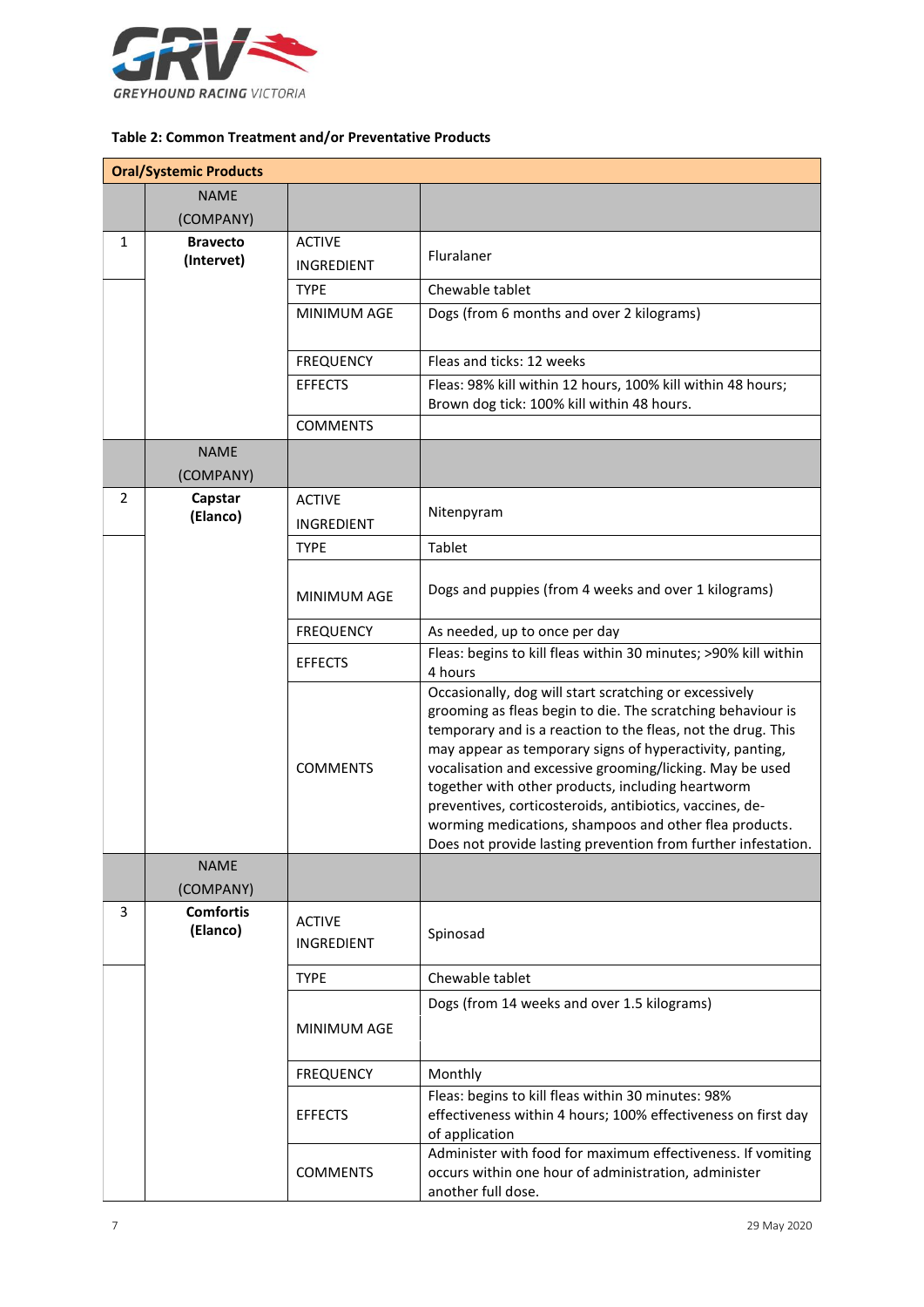

|   | <b>NAME</b>                          |                                    |                                                                                                                                                                                                                                                                                                                    |
|---|--------------------------------------|------------------------------------|--------------------------------------------------------------------------------------------------------------------------------------------------------------------------------------------------------------------------------------------------------------------------------------------------------------------|
|   | (COMPANY)                            |                                    |                                                                                                                                                                                                                                                                                                                    |
| 4 | <b>Nexgard</b><br>(Merial)           | <b>ACTIVE</b><br><b>INGREDIENT</b> | Afoxolaner                                                                                                                                                                                                                                                                                                         |
|   |                                      | <b>TYPE</b>                        | Chewable tablet                                                                                                                                                                                                                                                                                                    |
|   |                                      | <b>MINIMUM AGE</b>                 | Dogs (from 8 weeks and over 1.8 kilograms)                                                                                                                                                                                                                                                                         |
|   |                                      | <b>FREQUENCY</b>                   | Monthly                                                                                                                                                                                                                                                                                                            |
|   |                                      | <b>EFFECTS</b>                     | Kills fleas; brown dog tick                                                                                                                                                                                                                                                                                        |
|   |                                      | <b>COMMENTS</b>                    | Safety for use in breeding, pregnant or lactating dogs has<br>not been established. Use with caution in dogs with a history<br>of seizures.                                                                                                                                                                        |
|   | <b>NAME</b>                          |                                    |                                                                                                                                                                                                                                                                                                                    |
|   | (COMPANY)                            |                                    |                                                                                                                                                                                                                                                                                                                    |
| 5 | <b>Sentinel Spectrum</b><br>(Virbac) | <b>ACTIVE</b>                      | Lufenuron, Milbemycin, Praziquantel                                                                                                                                                                                                                                                                                |
|   |                                      | INGREDIENT                         |                                                                                                                                                                                                                                                                                                                    |
|   |                                      | <b>TYPE</b>                        | Chewable tablet                                                                                                                                                                                                                                                                                                    |
|   |                                      | <b>MINIMUM AGE</b>                 | Dogs (from 6 weeks and over 1 kilogram)                                                                                                                                                                                                                                                                            |
|   |                                      | <b>FREQUENCY</b>                   | Monthly                                                                                                                                                                                                                                                                                                            |
|   |                                      | <b>EFFECTS</b>                     | Fleas; prevention of heartworm disease; control of<br>hookworms, roundworms, whipworms, and tapeworms.                                                                                                                                                                                                             |
|   |                                      | <b>COMMENTS</b>                    | Does not kill adult fleas; breaks the flea life cycle at the egg<br>stage to prevent eggs from developing into adults. Pre-<br>existing immature fleas in the environment may continue to<br>develop and emerge after treatment. Concurrent use of<br>adulticidal insecticides may be used to control adult fleas. |
|   | <b>NAME</b>                          |                                    |                                                                                                                                                                                                                                                                                                                    |
|   | (COMPANY)                            |                                    |                                                                                                                                                                                                                                                                                                                    |
| 6 | <b>Simparica</b><br>(Zoetis)         | <b>ACTIVE</b><br>INGREDIENT        | Sarolaner                                                                                                                                                                                                                                                                                                          |
|   |                                      | <b>TYPE</b>                        | Chewable tablet                                                                                                                                                                                                                                                                                                    |
|   |                                      | MINIMUM AGE                        | Dogs (from 6 months and over 1.3 kilograms)                                                                                                                                                                                                                                                                        |
|   |                                      | <b>FREQUENCY</b>                   | Monthly                                                                                                                                                                                                                                                                                                            |
|   |                                      | <b>EFFECTS</b>                     | Fleas: 100% kill by 24 hours. Lone star tick, Gulf coast tick,<br>American dog tick, brown dog tick: 100% kill by 48 hours                                                                                                                                                                                         |
|   |                                      | <b>COMMENTS</b>                    | May cause abnormal neurologic signs such as tremors,<br>decreased conscious proprioception, ataxia, decreased or<br>absent menace, and/or seizures. Safety for use has not been<br>established in breeding, pregnant, or lactating bitches.                                                                        |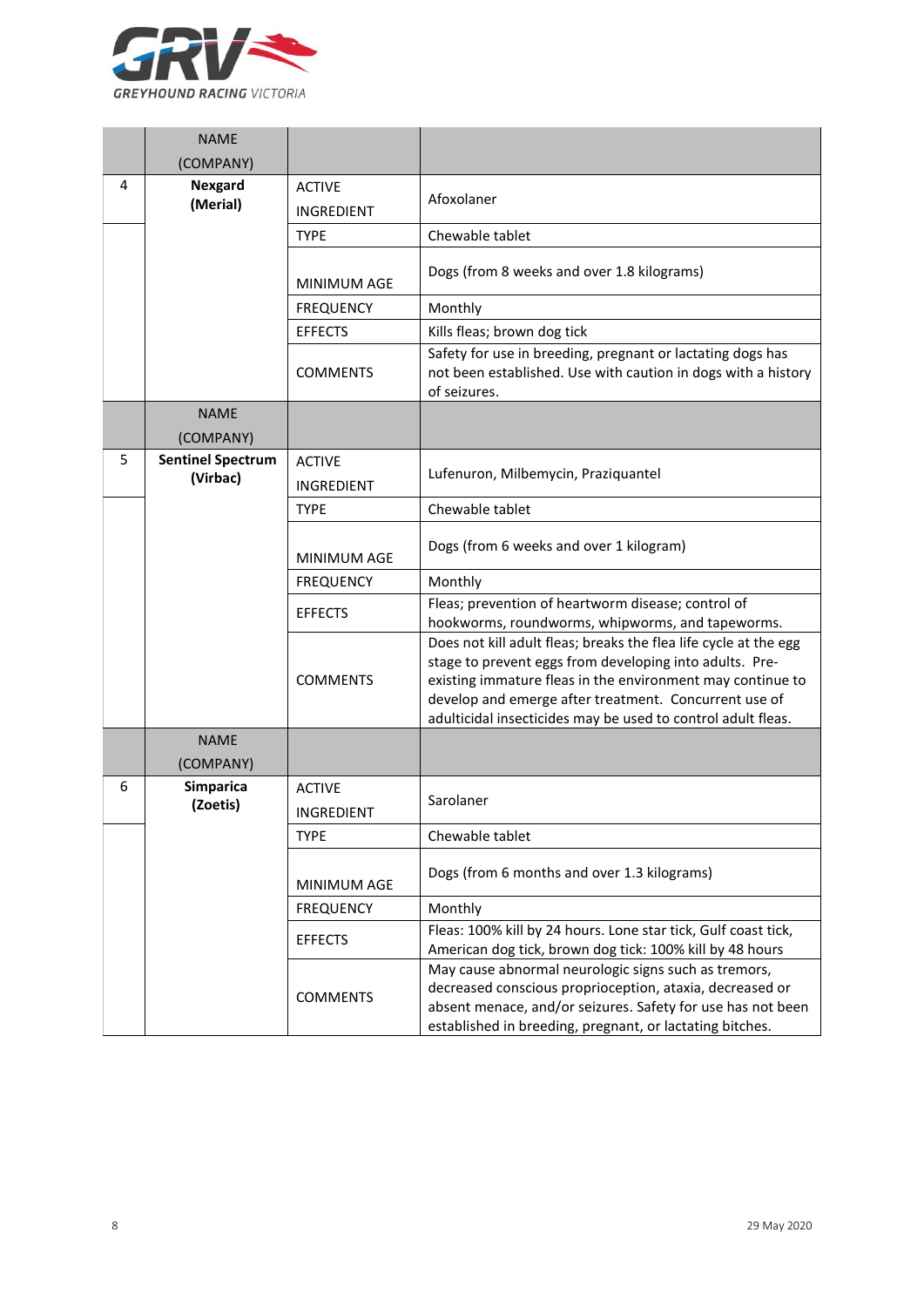

|   | <b>Topical Products</b>           |                                    |                                                                                                                                                                                                                                                                                            |
|---|-----------------------------------|------------------------------------|--------------------------------------------------------------------------------------------------------------------------------------------------------------------------------------------------------------------------------------------------------------------------------------------|
|   | <b>NAME</b>                       |                                    |                                                                                                                                                                                                                                                                                            |
|   | (COMPANY)                         |                                    |                                                                                                                                                                                                                                                                                            |
| 7 | Advantage<br>(Bayer)              | <b>ACTIVE</b>                      | Imidacloprid                                                                                                                                                                                                                                                                               |
|   |                                   | INGREDIENT                         |                                                                                                                                                                                                                                                                                            |
|   |                                   | <b>TYPE</b>                        | Spot-on                                                                                                                                                                                                                                                                                    |
|   |                                   | MINIMUM AGE                        | Dogs (from 7 weeks)                                                                                                                                                                                                                                                                        |
|   |                                   | <b>FREQUENCY</b>                   | Monthly; In case of severe flea infestation, retreatment may<br>be necessary earlier than 4 weeks. Do not retreat more<br>often than once every 7 days.                                                                                                                                    |
|   |                                   | <b>EFFECTS</b>                     | Kills fleas                                                                                                                                                                                                                                                                                |
|   |                                   | <b>COMMENTS</b>                    | Waterproof. Consult your veterinarian before using this<br>product on debilitated, aged, pregnant and lactating animals<br>or animals on other medications.                                                                                                                                |
|   | <b>NAME</b>                       |                                    |                                                                                                                                                                                                                                                                                            |
|   | (COMPANY)                         |                                    |                                                                                                                                                                                                                                                                                            |
| 8 | <b>Bravecto</b><br>(Intervet)     | <b>ACTIVE</b>                      | Fluralaner                                                                                                                                                                                                                                                                                 |
|   |                                   | <b>INGREDIENT</b>                  |                                                                                                                                                                                                                                                                                            |
|   |                                   | <b>TYPE</b>                        | Spot-on                                                                                                                                                                                                                                                                                    |
|   |                                   | MINIMUM AGE                        | Dogs and puppies (from 6 months and over 2 kilograms)                                                                                                                                                                                                                                      |
|   |                                   | <b>FREQUENCY</b>                   | Every 12 weeks, every 8 weeks for Amblyomma americana<br>ticks                                                                                                                                                                                                                             |
|   |                                   | <b>EFFECTS</b>                     | Kills fleas; kills American dog ticks, deer (black-legged) ticks,<br>brown dog ticks, lone star ticks                                                                                                                                                                                      |
|   |                                   | <b>COMMENTS</b>                    | Waterproof. For topical use only. Avoid oral ingestion. Use<br>caution in dogs with a history of seizures. Seizures have<br>been reported in dogs receiving fluralaner, even in dogs<br>without a history of seizures.                                                                     |
|   | <b>NAME</b><br>(COMPANY)          |                                    |                                                                                                                                                                                                                                                                                            |
| 9 | <b>Frontline Plus</b><br>(Merial) | <b>ACTIVE</b><br><b>INGREDIENT</b> | Fipronil, Methoprene                                                                                                                                                                                                                                                                       |
|   |                                   | <b>TYPE</b>                        | Spot-on                                                                                                                                                                                                                                                                                    |
|   |                                   | <b>MINIMUM AGE</b>                 | Dogs (from 6 weeks)                                                                                                                                                                                                                                                                        |
|   |                                   | <b>FREQUENCY</b>                   | Monthly (ticks, mosquitoes, flies, lice); 6 weeks (fleas)                                                                                                                                                                                                                                  |
|   |                                   | <b>EFFECTS</b>                     | Fleas: kills adults, larvae, eggs for up to 90 days; prevents all<br>stages from maturing. Kills deer (black-legged) ticks (which<br>may carry Lyme disease), brown dog ticks, American dog<br>ticks, and lone star ticks. Eliminates chewing lice. Aids in<br>control of sarcoptic mites. |
|   |                                   | <b>COMMENTS</b>                    | Waterproof. Can be used on breeding, pregnant and<br>lactating bitches.                                                                                                                                                                                                                    |